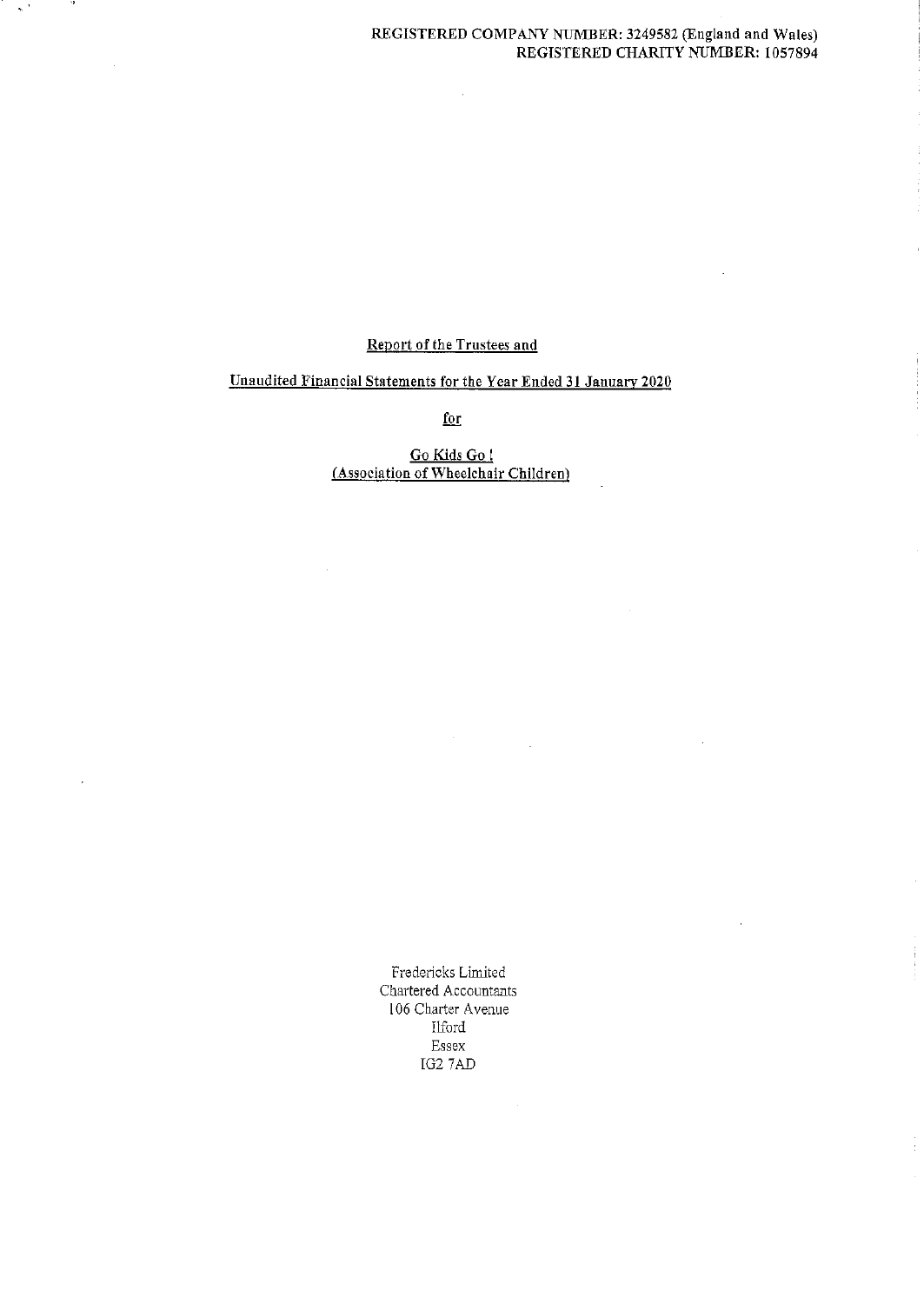$\sim$ 

#### <u>Contents of the Financial Statemen</u> <u>for the Year Ended 31 January 2020</u>

|                                            |        | Page    |  |
|--------------------------------------------|--------|---------|--|
| Report of the Trustees                     | 1.     | to 3    |  |
| Independent Examiner's Report              |        | 4       |  |
| <b>Statement of Financial Activities</b>   |        | 5       |  |
| <b>Balance Sheet</b>                       |        | 6 to 7  |  |
| Notes to the Financial Statements          |        | 8 to 15 |  |
| Detailed Statement of Financial Activities | $16 -$ | to      |  |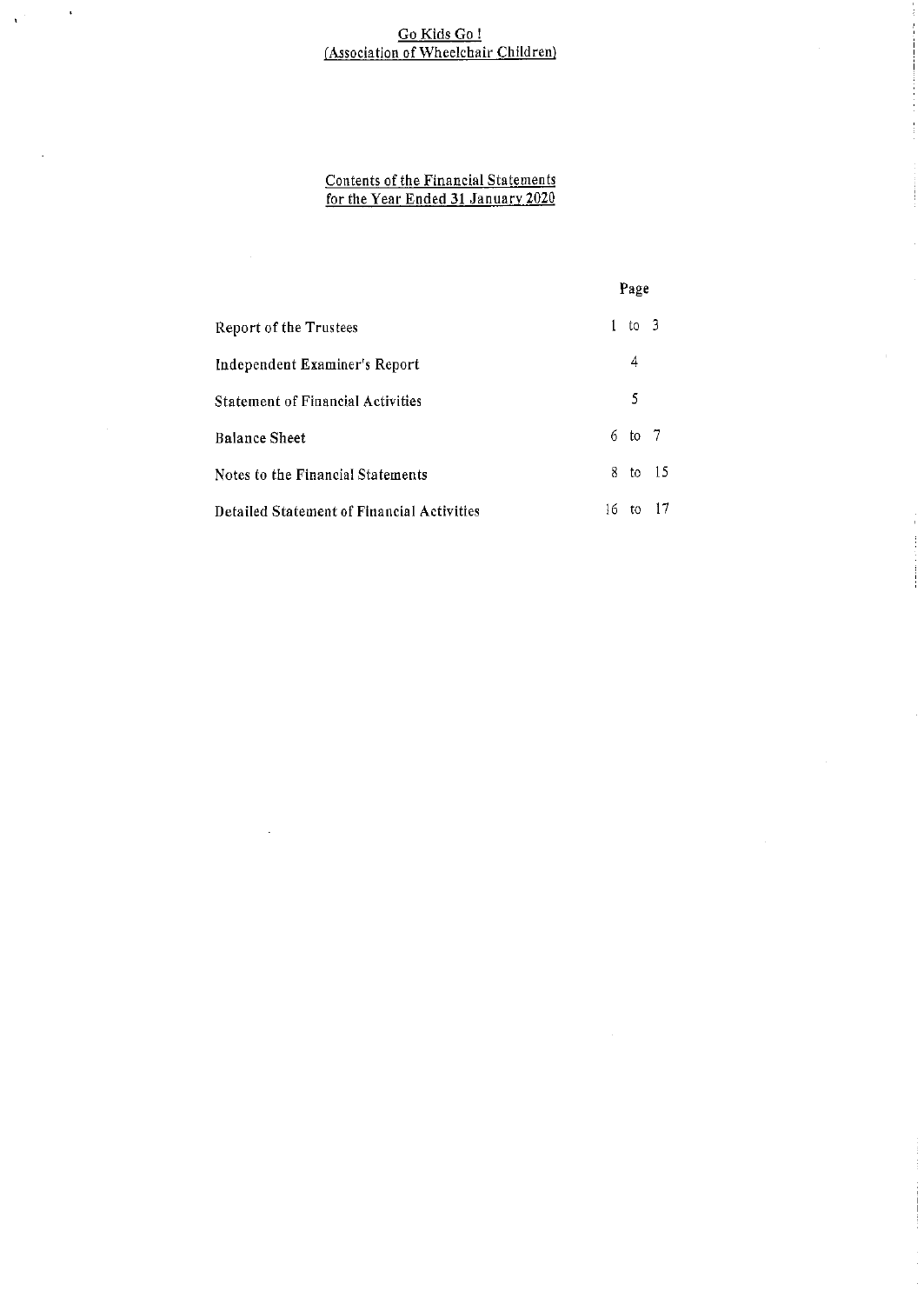#### Report of the Trustees for the Year Ended 31 January 2020

The trustees wbo are also directors of the charity for the purposes of the Companies Act 2006, present their report with tbe fnancial statements of the charity for the year ended 31 January 2020. Tbe trustees have adopted the provisions of Accounting and Reporting by Charities: Statement of Recommended Practice applicable to charities preparing their accounts in accordance with the Financial Reporting Standard applicable in the UK and Republic of Ireland (FRS 102) (effective <sup>1</sup> January 2015).

## OBJECTIVES AND ACTIVITIES

## Objectives and aims

Go Kids Go! (Association of Wheelchair Children) aims to enable 'independence through mobility' for young wheelchair users and their families by providing specialist training and expert advice to assist them to take a fuller and more active part in everyday life.

Go Kids Go! run wheelchair skills training for young wheelchair users throughout the UK. We teach essential skills in the workshops including road safety for young wheelchair users, back wheel balancing in order to negotiate kerbs and uneven ground, sldlls to cope with slopes and emergency evacuation techniques.

Our wheelchair skills workshops are unique in that we bring a supply of extra wheelchairs for parents and siblings to join in too, making workshops fully uiclusive. Our training helps improve confidence and self-esteem in the young people. Families find our workshops are a good opportunity to share experiences and receive practical advice and support, Parents and siblings also gain a greater awareness of the challenges faced by the wheelchair user.

Becoming more independent is a key outcome of our training, meaning the young person has more opportunities in their future; they may have more employment opportunities and be less reliant on benefits and health/social services. The impact on the family can be enormous; one family quoted after <sup>a</sup> training course 'It really did change the course of our lives'.

To encourage the greatest number of children to benefit from our work, absolutely no charge is made to the families involved for the service we provide although donations are always welcomed. We are committed to ensuring that a family's possible lack of financial resources will not prevent a wheelchair using child fiom acquiring these vital skifis

#### Significant activities

During 2019 we employed an assistant trainer which increased our capacity to run workshops across the UK. With the continued support from Children in Need we are able to employ 3 part-time workshop leaders which along with the training manager and assistant trainer now gives us a good deal of flexibility to run workshops at weekends and in school holidays.

#### Volunteers

We actively encourage volunteers and they provide essential back up to the work of our paid staff. The support and skills of our volunteers are greatly appreciated by all at the charity. Often young wheelchair- users who have benefitted from our training attend courses as volunteers to encourage and inspire younger participants.

# ACHIEVEMENT AND PERFORMANCE

#### Charitable activities

In 2019 Go Kids Go ran 70 training workshops including core workshops, disability awareness training days in mainstream schools and workshops for healthcare professionals. Over the year workshops were attended by 368 disabled children. Tbe total number of beneficiaries including disabled children, their parents and siblings, children in mainstream schools and health and education professionals was L948.

#### FINANCIAL REVIEW

#### Principal funding sources

As we are a national charity Go Kids Go! are funded fiom numerous sources, organisations and bodies throughout the UK. During the period, FebruarY 2019 to January 2020, Go Kids Go! (Association of Wheelchair Children) has received generous support from many charitable trusts and foundations, companies and individuals.

This has included grants from Children in Need, The Big Lottery (Awards for All Wales) and The Brelms Trust.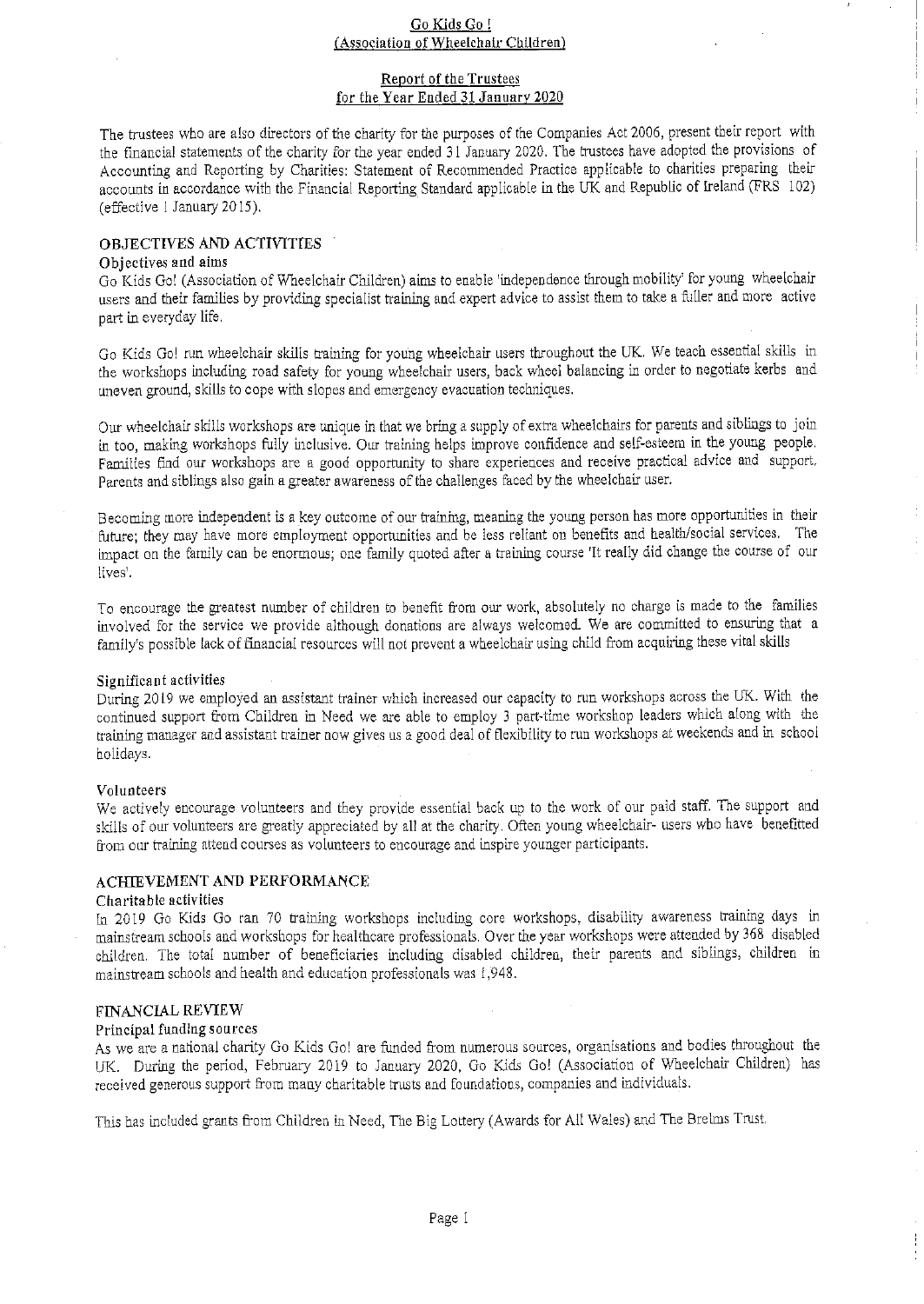# Report of the Trustees for the Year Ended 31 January 2020

#### FINANCIAL REVIEW

#### Reserves policy

The charity has fee unrestricted reserves to cover approximately six months expenditure. This would provide <sup>a</sup> satisfactory buffer zone should there be a period of reduced income. These reserves total £75,000. The charity also holds a staff pension reserve of  $£10,000$  and property maintenance reserve of £5,000.

#### FUTURE PLANS

We will continue to seek to increase the number of training workshops we run across the UK and help more young wheelchair users and their families.

#### STRUCTURE, GOVERNANCE AND MANAGEMENT

#### Governing document

Go Kids Go! (Association of Wheelchair Children) was founded as a registered charity in 1990 and was incorporated on 13th September 1996 as a charitable company limited by guarantee and not having a share capital. It is registered in England and Wales under company number 3249582 and charity registration number 1057894 and is governed by its Memorandum and Articles of Association.

After extensive consultation between the trustees, staff and other users it was decided that fiom 7th October 2009 the Association of Wheelchair Children should adopt the trading name of Go Kids Gol and this name was duly registered with the charity commission at that time. In September 2011 the company name was also amended at Companies House.

#### Recruitment and appointment of new trustees

Trustees are appointed by a majority of votes and in the case of an equality of votes the chairman has a second or casting vote. Being members of the company the liability of the trustees as per the Constitution is limited to an amount not exceeding ten pounds.

#### Organisational structure

The charity is managed on a day to day basis by the Training Manager (Roy Wild) who reports directly to the trustees and sends out monthly updates to them. The trustees themselves meet on a regular basis - at least once each quarter.

#### Induction and training of new trustees

All trustees are given, in the view of the board, sufficient training and have enough knowledge of their specific field to understand the nature ofthe charity and fully comply with the charity's current views of its progression.

#### Wider network

Go Kids Go! (Association of Wheelchair Children) is independent and not part of a wider network

#### Related parties

The charity does not transact with any related parties.

# REFERENCE AND ADMINISTRATIVE DETAILS

Registered Company number 3249582 (England and Wales)

Registered Charity number 1057894

#### Registered office 90 Wilbert Lane **Beverley** East Riding HU17 OAL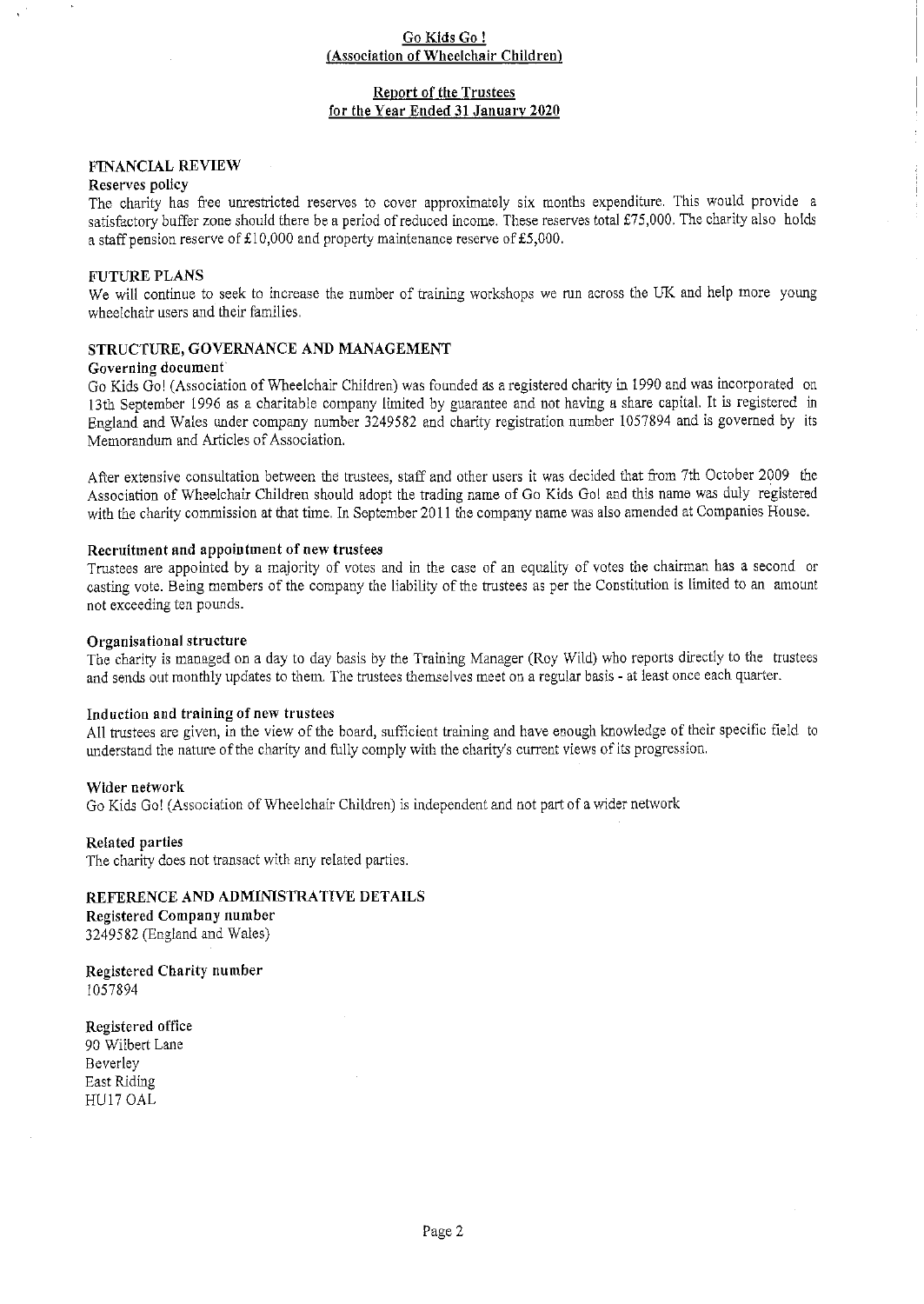# Report of the Trustees for the Year Ended 31 January 2020

Trustees

J Whitfield J Gowie M McGarvey J Hardman C Anderson W G Watts

#### Independent Examiner

Fredericks Limited Chartered Accountants 106 Charter Avenue Ilford Essex IG2 7AD

This report has been prepared in accordance with the special provisions of Part 15 of Companies Act 2006 relating to small companies.

 $\frac{1}{3}$ 

Approved by order of the board of trustees on  $\frac{7}{4}$ .  $\frac{7}{2}$   $\frac{7}{8}$  and signed on its behalf by:

I in White of

J Whitfield Trastee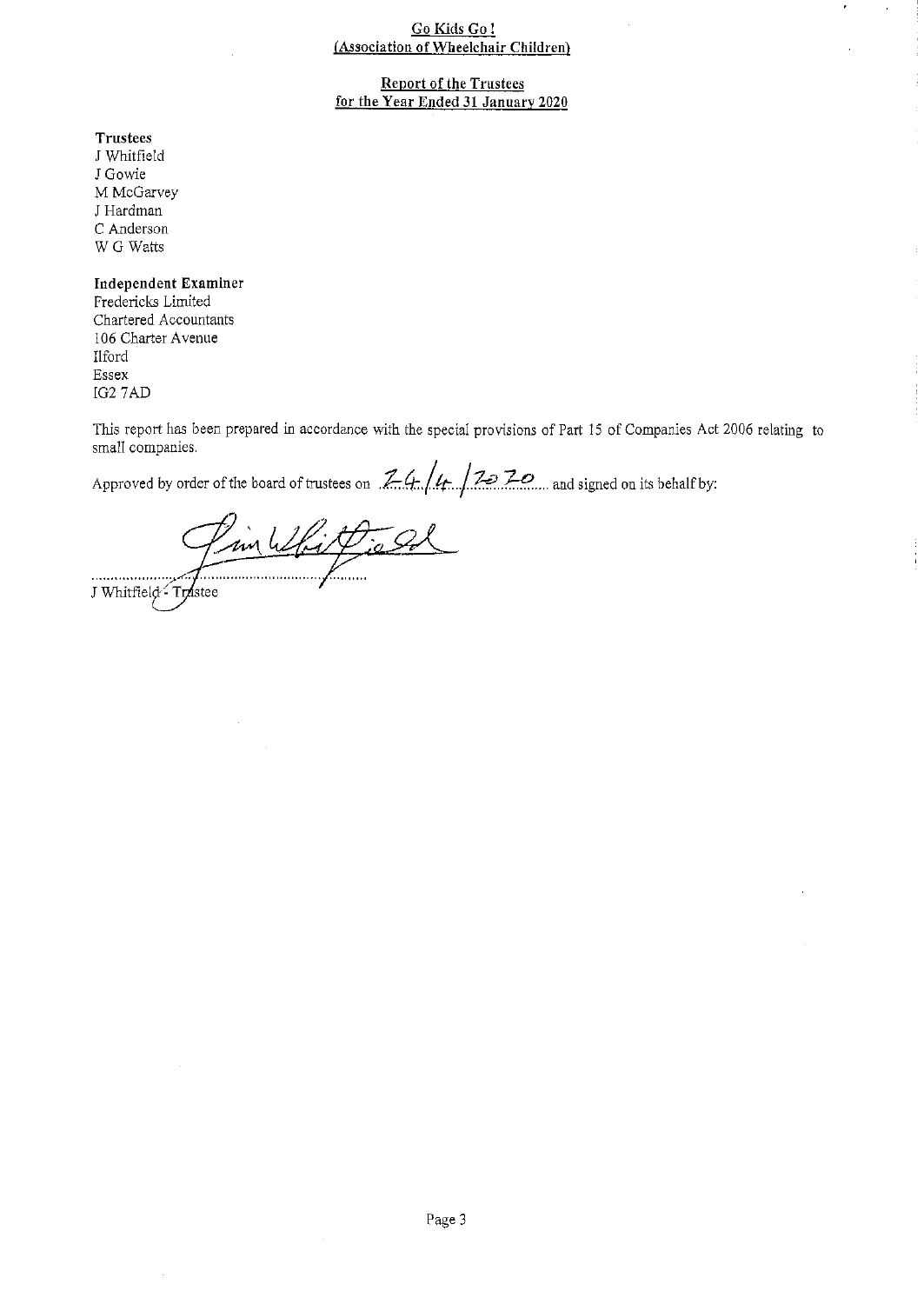#### Independent Examiner's Report to the Trustees of Go Kids Go <sup>I</sup> Association of Wheelchair Children

ł  $\vdots$ 

Independent examiner's report to the trustees of Go Kids Go <sup>I</sup> (Association of Wheelchair Children) ('the Company')

I report to the charity trustees on my examination of the accounts of the Company for the year ended 31 January 2020

#### Responsibilities and basis of report

As the charity's trustees ofthe Company (and also its directors for the purposes of company law) you are responsible for the preparation of the accounts in accordance with the requirements of the Companies Act 2006 ('the 2006 Act').

Having satisfied myself that the accounts of the Company are not required to be audited under Part 16 of the 2006 Act and are eligible for independent examination, I report in respect of my examination of your charity's accounts as carried out under section 145 of the Charities Act 2011 ('the 2011 Act'), In carrying out my examination I have followed the Directions given by the Charity Commission under section  $145(5)$  (b) of the 2011 Act.

#### Independent examiner's statement

I have completed my examination. I confirm that no matters have come to my attention in connection with the examination giving me cause to believe;

- l. accounting records were not kept in respect of the Company as required by section <sup>3</sup> 36 ofthe 2006 Act; or
- the accounts do not accord with those records; or
- $\frac{2}{3}$ . the accounts do not comply with the accounting requirements of section 396 of the 2006 Act other than any requirement that the accounts give <sup>a</sup> true and fair view which is not <sup>a</sup> matter considered as part of an independent examination; or
- 4 the accounts have not been prepared in accordance with the methods and principles of the Statement of Recommended Practice for accounting and reporting by charities (applicable to charities preparing their accounts in accordance with the Financial Reporting Standard applicable in the UK and Republic of Ireland (FRS 102)).

<sup>I</sup> have no concerns and have come across no other matters in connection with the examination to which attention should be drawn in this report in order to enable a proper understanding of the accounts to be reached.

GGDulu

S G Duker FCA Fredericks Limited Chartered Accountants 106 Charter Avenue Ilford Essex IG2 7AD

 $4/5/2020$ Date: ....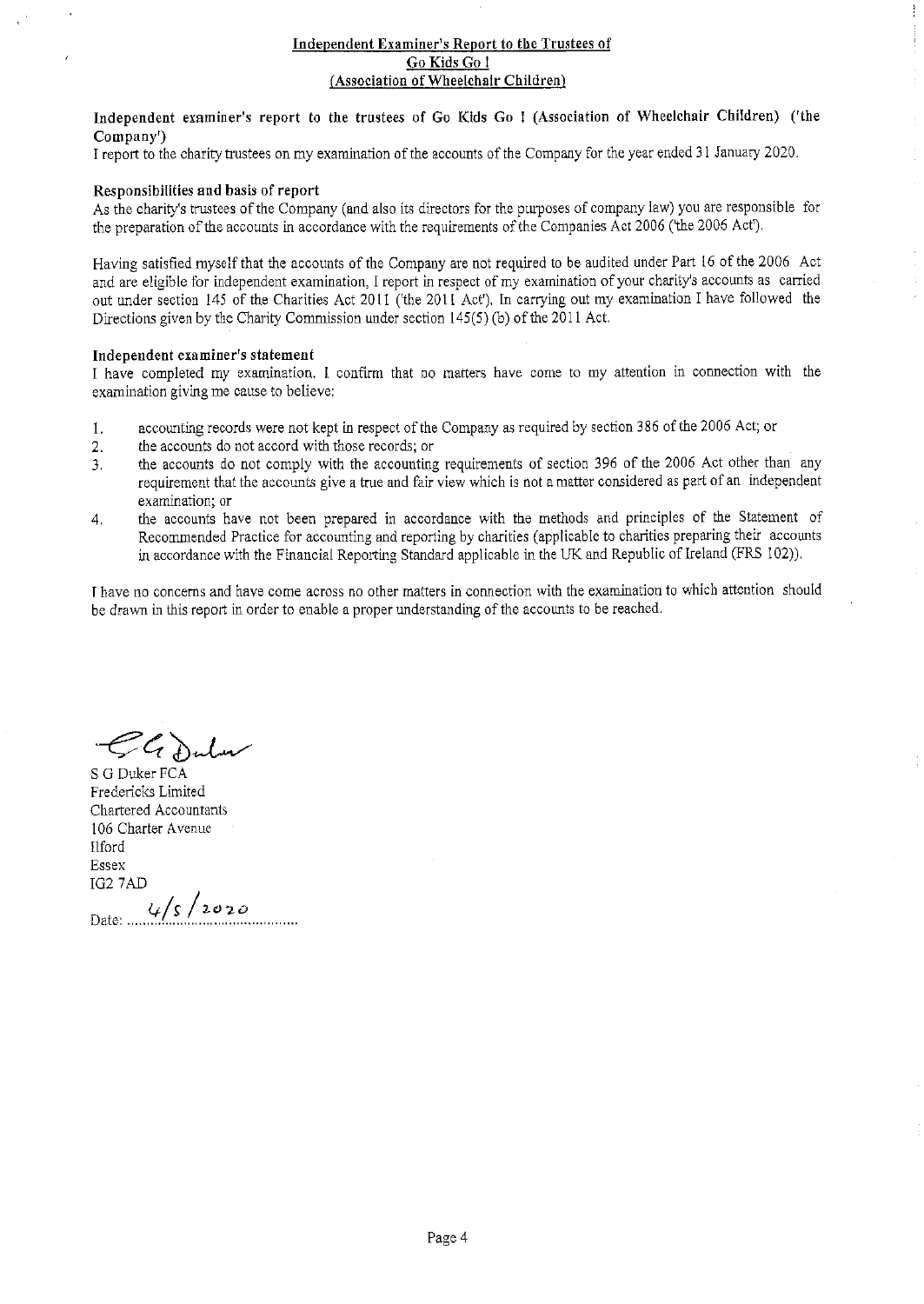$\,$ 

 $\bar{\rm t}$ 

# Statement of Financial Activities for the Year Ended 31 January 2020

|                                                                                      | Notes      | Unrestricted<br>funds<br>£ | Restricted<br>funds<br>£ | 31.1.20<br>Total<br>funds<br>£ | 31.1.19<br>Total<br>funds<br>£ |
|--------------------------------------------------------------------------------------|------------|----------------------------|--------------------------|--------------------------------|--------------------------------|
| INCOME AND ENDOWMENTS FROM<br>Donations and legacies                                 |            | 50,501                     | 100,541                  | 151,042                        | 173,495                        |
| Investment income                                                                    | $\sqrt{2}$ | 648                        |                          | 648                            |                                |
| Total                                                                                |            | 51,149                     | 100,541                  | 151,690                        | 173,495                        |
| <b>EXPENDITURE ON</b><br>Raising funds                                               |            | 24,443                     |                          | 24,443                         | 27,120                         |
| Charitable activities<br>Cost of running courses<br>Provision of childrens equipment |            | 26,291                     | 97,978<br>1,584          | 124,269<br>1,584               | 107,785<br>4,697               |
| Other                                                                                |            | 7,925                      |                          | 7,925                          | 7,896                          |
| Total                                                                                |            | 58,659                     | 99,562                   | 158,221                        | 147,498                        |
| NET INCOME/(EXPENDITURE)                                                             |            | (7,510)                    | 979                      | (6, 531)                       | 25,997                         |
| RECONCILIATION OF FUNDS                                                              |            |                            |                          |                                |                                |
| Total funds brought forward                                                          |            | 291,690                    | 30,557                   | 322,247                        | 296,250                        |
| TOTAL FUNDS CARRIED FORWARD                                                          |            | 284,180                    | 31,536                   | 315,716                        | 322,247                        |

The notes form part of these financial statements

 $\mathcal{A}^{\mathcal{A}}$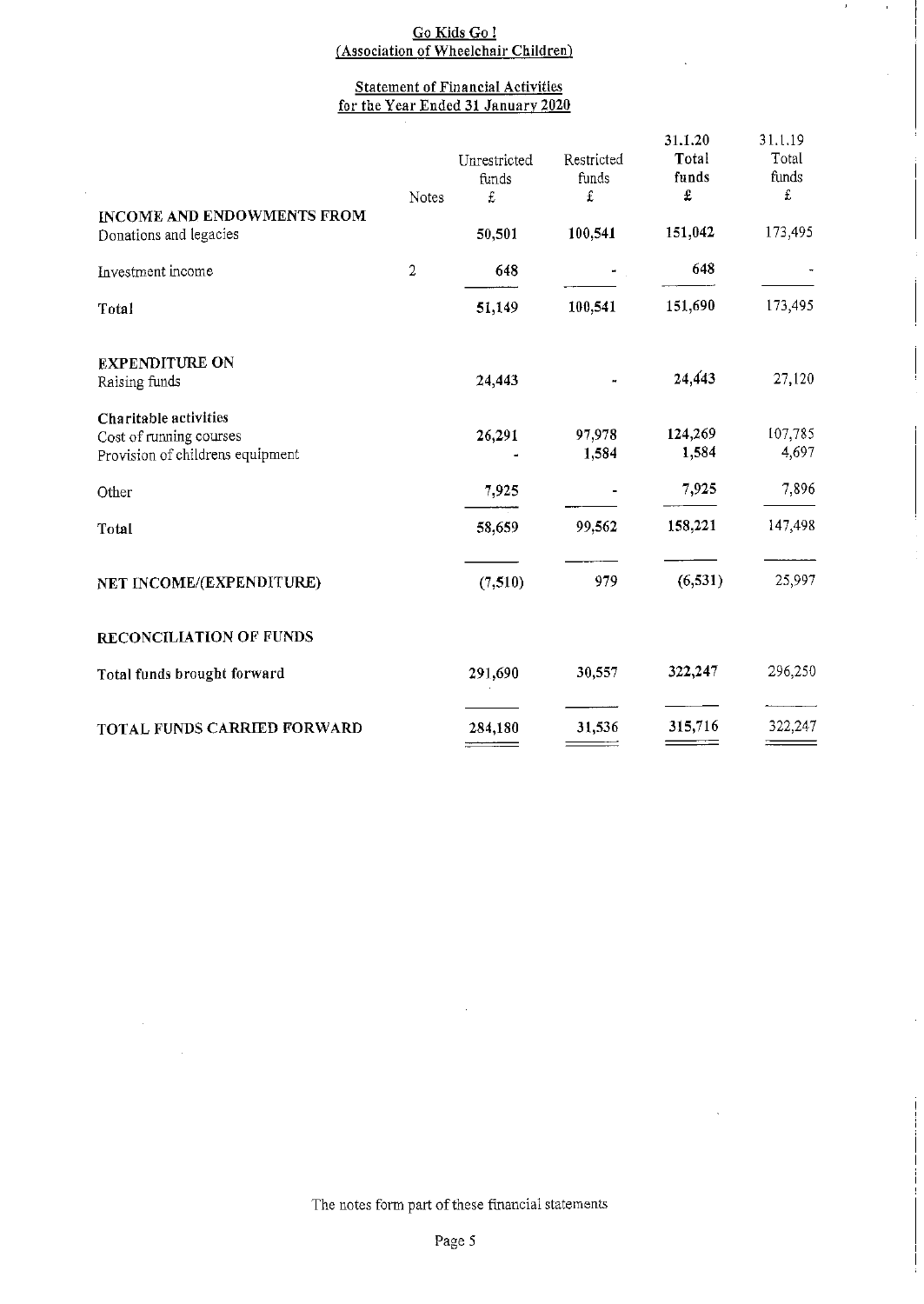#### Balance Sheet 31 January 2020

|                                                         | Notes | Unrestricted<br>funds<br>£ | Restricted<br>funds<br>£ | 31.1.20<br>Total<br>funds<br>£ | 31.1.19<br>Total<br>funds<br>£ |
|---------------------------------------------------------|-------|----------------------------|--------------------------|--------------------------------|--------------------------------|
| <b>FIXED ASSETS</b><br>Tangible assets                  | 7     | 115,180                    | 7,435                    | 122,615                        | 131,466                        |
|                                                         |       |                            |                          |                                |                                |
| <b>CURRENT ASSETS</b><br>Debtors<br>Cash at bank        | 8     | 500<br>169,698             | 24,101                   | 500<br>193,799                 | 191,979                        |
|                                                         |       | 170,198                    | 24,101                   | 194,299                        | 191,979                        |
| <b>CREDITORS</b><br>Amounts falling due within one year | 9     | (1, 198)                   |                          | (1,198)                        | (1, 198)                       |
| NET CURRENT ASSETS                                      |       | 169,000                    | 24,101                   | 193,101                        | 190,781                        |
| TOTAL ASSETS LESS CURRENT<br><b>LIABILITIES</b>         |       | 284,180                    | 31,536                   | 315,716                        | 322,247                        |
| <b>NET ASSETS</b>                                       |       | 284,180                    | 31,536                   | 315,716                        | 322,247                        |
| <b>FUNDS</b><br>Unrestricted funds<br>Restricted funds  | 10    |                            |                          | 284,180<br>31,536              | 291,690<br>30,557              |
| <b>TOTAL FUNDS</b>                                      |       |                            |                          | 315,716                        | 322,247                        |

The charitable company is entitled to exemption from audit under Section 477 of the Companies Act 2006 for the year ended 31 January 2020.

The members have not required the company to obtain an audit of its financial statements for the year ended 31 January 2020 in accordance with Section 476 of the Companies Act 2006.

The trustees acknovvledge their responsibilities for

 $\mathbf{r}$ 

- (a) ensuring that the charitable company keeps accounting records that comply with Sections 386 and <sup>387</sup> of the Companies Act 2006 and
- (b) preparing financial statements which give <sup>a</sup> true and fair view of the state of affairs of the charitable company as at the end of each financial year and of its surplus or deficit for each financial year in accordance with the requirements of Sections 394 and 395 and which otherwise comply with the requirements of the Companies Act 2006 relating to financial statements, so far as applicable to the charitable company.

 $\overline{1}$ Î, Ŷ.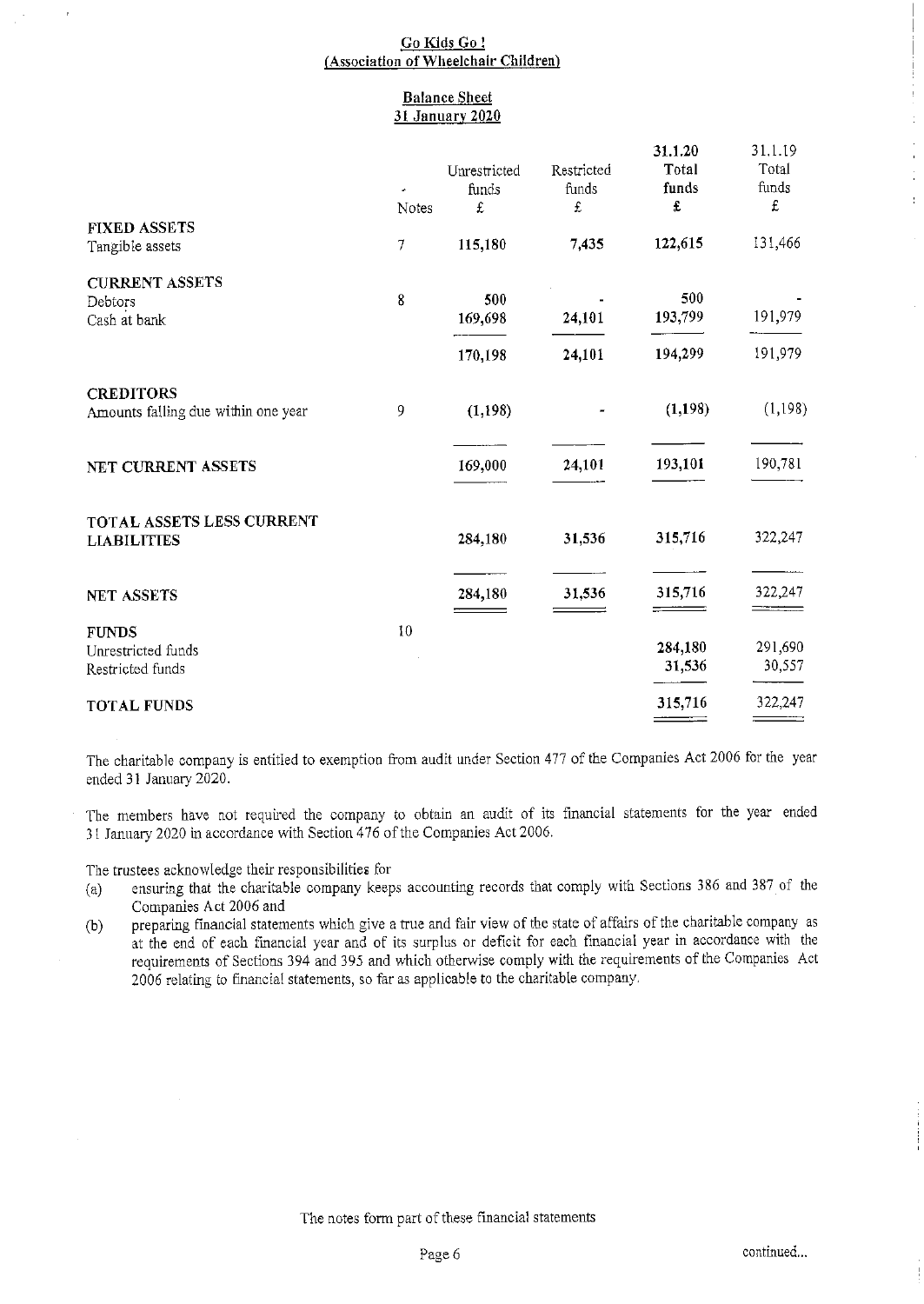## Balance Sheet - continued 31 January 2020

These financial statements have been prepared in accordance with the provisions applicable to charitable companies subject to the small companies regime

The financial statements were approved by the Board of Trustees on ....... $\frac{2}{\sqrt{t}}$ .  $\frac{1}{\sqrt{t}}$   $\frac{2}{\sqrt{2}}$  and were signed on its behalf by:

1 minutiefel

J Whitfield - Trustee

....................... J Gowie - Trustee

The notes form part of these financial statements

 $\overline{\phantom{a}}$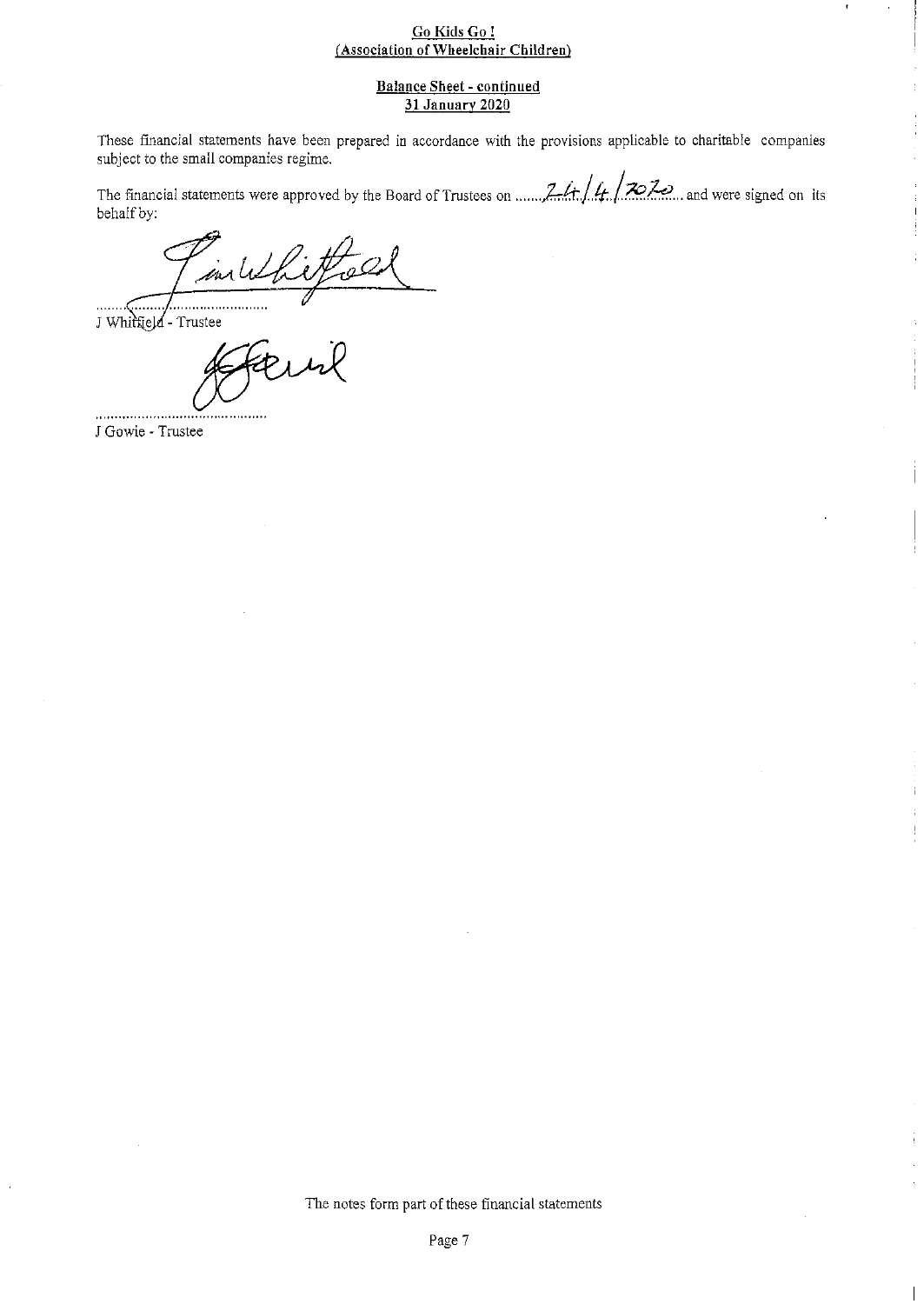# Notes to the Financial Statements for the Year Ended 31 January 2020

#### $1<sub>1</sub>$ ACCOUNTING POLICIES

#### Basis of preparing the financial statements

The financial statements of the charitable company, which is a public benefit entity under FRS 102, have been prepared in accordance with the Charities SORP (FRS 102) 'Accounting and Reporting by Charities: Statement of Recommended Practice applicable to charities preparing their accounts in accordance with the Financial Reporting Standard applicable in the UK and Republic of Ireland (FRS 102) (effective 1 January 2019)', Financial Reporting Standard 102 'The Financial Reporting Standard applicable in the UK and Republic of Ireland' and the Companies Act 2006, The financial statements have been prepared under the historical cost convention.

# Financial reporting standard 102 - reduced disclosure exemptions

The charitable company has taken advantage of the following disclosure exemptions in preparing these financial statements, as permitted by FRS 102 'The Financial Reporting Standard applicable in the UK and Republic of Ireland',

the requirements of Section 7 Statement of Cash Flows.

#### Income

Al! income is recognised hr the Statement of Financial Activities once the charity has entitlement to the funds, it is probable that the income will be received and the amount can be measured reliably.

#### Expenditure

Liabilities are recognised as expenditure as soon as there is a legal or constructive obligation committing the charity to that expenditure, it is probable that a transfer of economic benefits will be required in settlement and the amount ofthe obligation can be measured reliably. Expenditure is accounted for on an accruals basis and has been classified under headings that aggregate all cost related to the category. Where costs cannot be directly attributed to particular headings they have been allocated to activities on a basis consistent with the use of resources.

#### Governance costs

Governance expenditure includes all expenditure not directly related to the charitable activity or iundraising ventures.

#### Allocation and apportionment of costs

All costs are able to be accurately allocated to the correct category of expenditure.

#### Tangible fixed assets

Depreciation is provided at the following annual rates in order to write off each asset over its estimated useful life.

| Freehold property     | $-2\%$ on cost  |
|-----------------------|-----------------|
| Fixtures and fittings | $-20\%$ on cost |
| Motor vehicles        | $-25\%$ on cost |

#### **Taxation**

The charity is exempt from corporation tax on its charitable activities

#### Fund accounting

Unrestricted funds can be used in accordance with the charitable objectives at the discretion of the trustees.

Restricted funds can only be used for particular restricted purposes within the objects of the charity. Restrictions arise when specified by the donor or when funds are raised for particular restricted purposes.

Further explanation of the nature and purpose of each fund is included in the notes to the financial statements.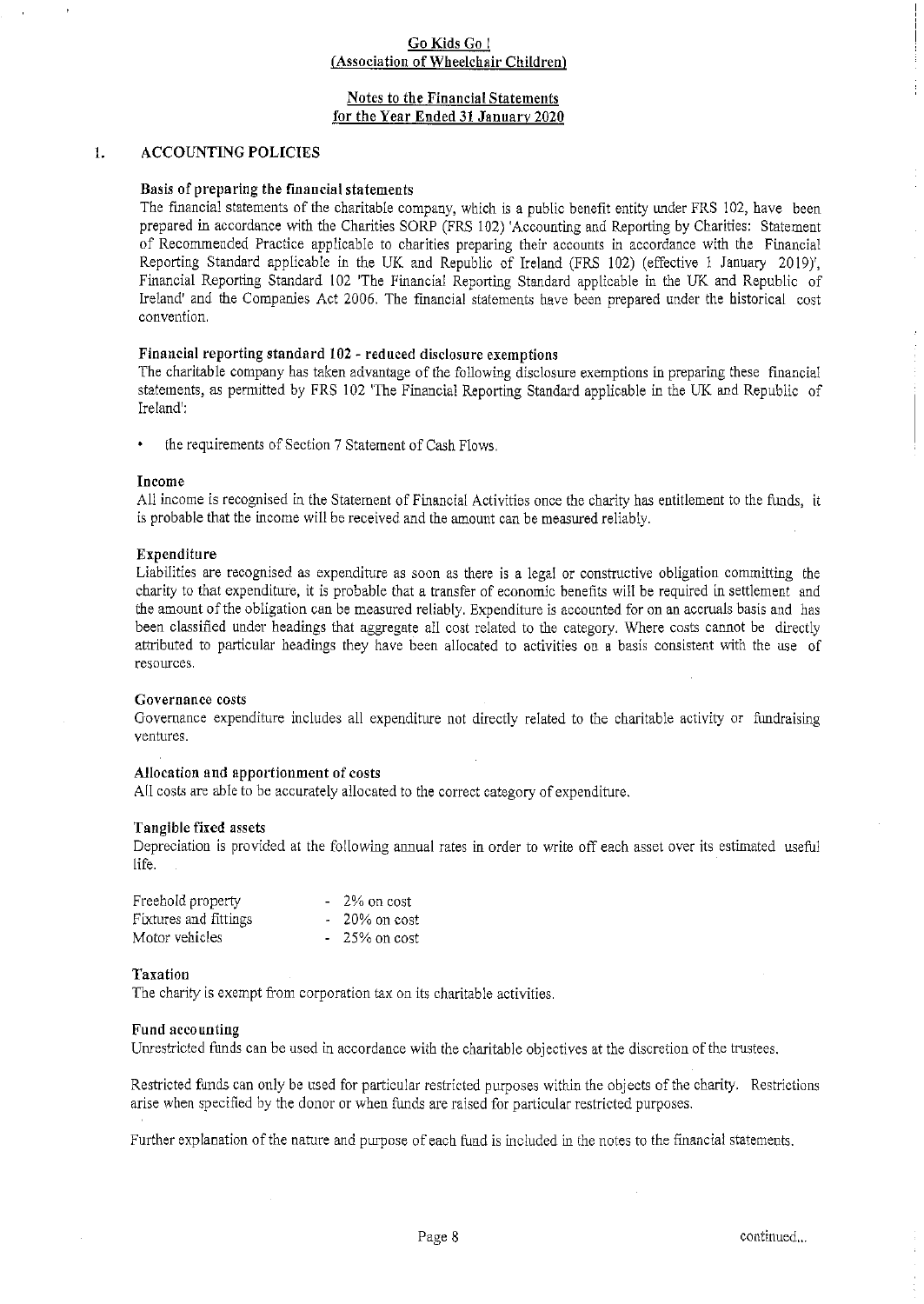# Notes to the Financial Statements - continued for the Year Ended 31 January 2020

#### ACCOUNTING POLICIES - continued  $\mathbf{I}$ .

## Pension costs and other post-retirement benefits

The charitable company operates a defined contribution pension scheme. Contributions payable to the charitable company's pension scheme are charged to the Statement of Financial Activities in the period to which they relate.

# 2. INVESTMENT INCOME

|     | $31.1.20$ $31.1.19$ |
|-----|---------------------|
|     | f                   |
| 648 | $\sim$              |
|     |                     |
|     |                     |

# 3. NET INCOME/(EXPENDITURE)

Net income/(expenditure) is stated after charging/(crediting):

|                             | 31.1.20 | 31.1.19 |
|-----------------------------|---------|---------|
|                             |         |         |
| Depreciation - owned assets | 8.851   | 8.851   |
|                             | ------- |         |

# 4. TRUSTEES' REMUNERATION AND BENEFITS

There were no trustees' remuneration or other benefits for the year ended 31 January 2020 nor for the year ended 31 January 2019.

# Trustees' expenses

Certain Trustees were paid expenses of £116 (2019 £111) in respect of travel during the year. The amounts paid represent the cost to the Trustee.

#### $\mathbf{5}$ . STAFF COSTS

The average monthly number of employees during the year was as follows:

|                       | 31.1.20 | 31.1.19 |
|-----------------------|---------|---------|
| Fundraising and admin |         |         |
| Therapy               |         |         |
|                       |         |         |
|                       |         |         |
|                       |         |         |

No employees received emoluments in excess of £60,000.

No member of staff earned more than f60,000 during the year. The therapy team consists of one full time and four part time staff members.

Ť.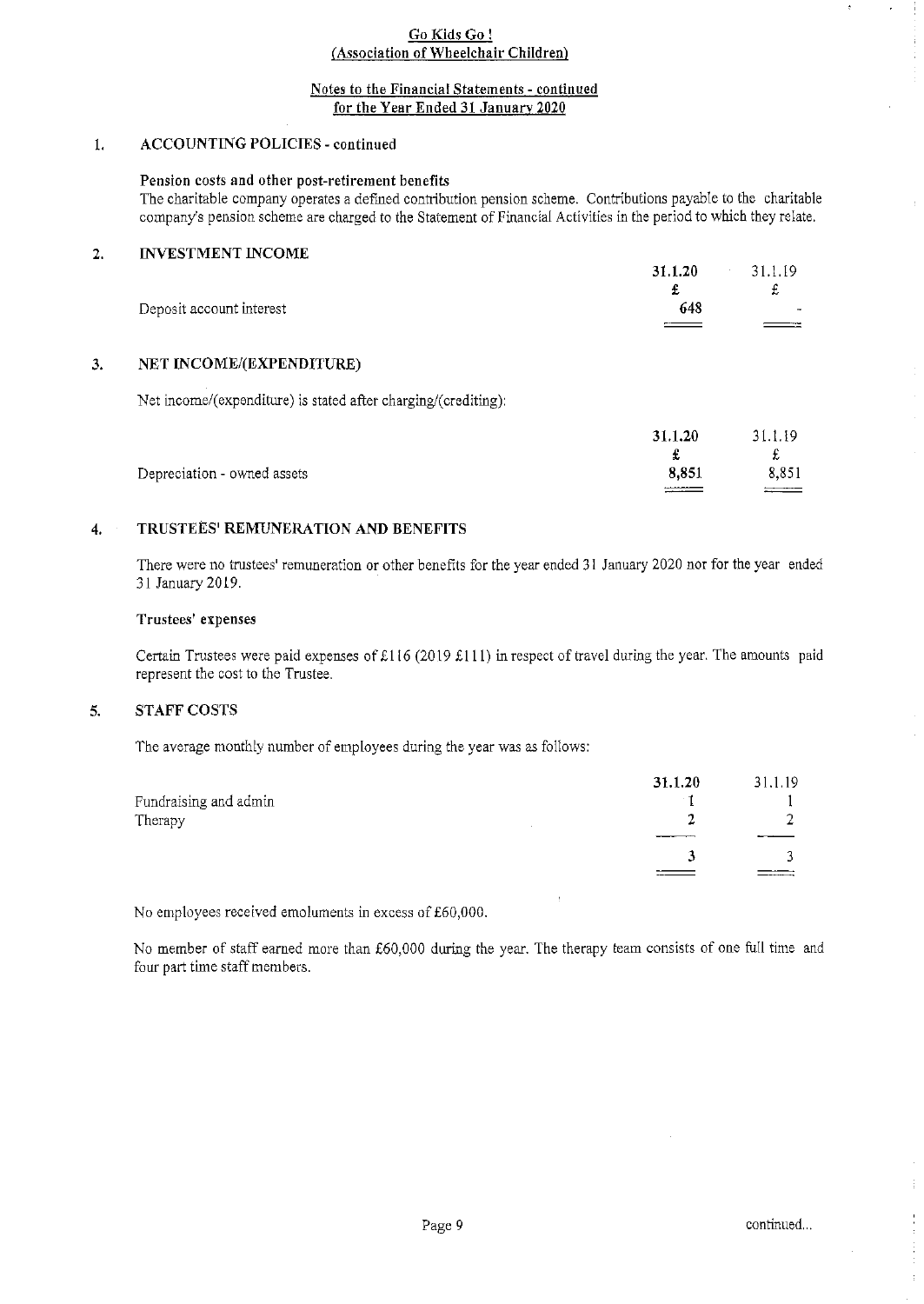# <u>Go Kids Go I</u> **Association of Wheelchair Childre**

 $\sim$ 

# Notes to the Financial Statements - continued <u>for the Year Ended 31 January 2020</u>

| <b>COMPARATIVES FOR THE STATEMENT OF FINANCIAL ACTIVITIES</b> |                                                                                                                                                                     |                           |                                                                |                                                            |  |
|---------------------------------------------------------------|---------------------------------------------------------------------------------------------------------------------------------------------------------------------|---------------------------|----------------------------------------------------------------|------------------------------------------------------------|--|
|                                                               |                                                                                                                                                                     | Unrestricted<br>funds     | Restricted<br>funds                                            | Total<br>funds                                             |  |
|                                                               |                                                                                                                                                                     |                           |                                                                | £                                                          |  |
| Donations and legacies                                        |                                                                                                                                                                     | 81,200                    | 92,295                                                         | 173,495                                                    |  |
| <b>EXPENDITURE ON</b>                                         |                                                                                                                                                                     |                           |                                                                |                                                            |  |
|                                                               |                                                                                                                                                                     | 27,120                    |                                                                | 27,120                                                     |  |
|                                                               |                                                                                                                                                                     |                           |                                                                |                                                            |  |
| Cost of running courses                                       |                                                                                                                                                                     |                           |                                                                | 107,785                                                    |  |
| Provision of childrens equipment                              |                                                                                                                                                                     |                           | 4,697                                                          | 4,697                                                      |  |
| Other                                                         |                                                                                                                                                                     | 7,896                     |                                                                | 7,896                                                      |  |
| Total                                                         |                                                                                                                                                                     | 48,893                    | 98,605                                                         | 147,498                                                    |  |
| NET INCOME/(EXPENDITURE)                                      |                                                                                                                                                                     |                           |                                                                | 25,997                                                     |  |
|                                                               |                                                                                                                                                                     |                           |                                                                |                                                            |  |
|                                                               |                                                                                                                                                                     |                           |                                                                |                                                            |  |
| Total funds brought forward                                   |                                                                                                                                                                     | 259,383                   | 36,867                                                         | 296,250                                                    |  |
| TOTAL FUNDS CARRIED FORWARD                                   |                                                                                                                                                                     | 291,690                   | 30,557                                                         | 322,247                                                    |  |
| <b>TANGIBLE FIXED ASSETS</b>                                  |                                                                                                                                                                     |                           |                                                                |                                                            |  |
|                                                               |                                                                                                                                                                     | Fixtures                  |                                                                |                                                            |  |
|                                                               |                                                                                                                                                                     |                           |                                                                |                                                            |  |
|                                                               |                                                                                                                                                                     |                           |                                                                | Totals<br>£                                                |  |
| <b>COST</b>                                                   |                                                                                                                                                                     |                           |                                                                |                                                            |  |
|                                                               | 120,848                                                                                                                                                             | 4,500                     | 49,854                                                         | 175,202                                                    |  |
| <b>DEPRECIATION</b>                                           |                                                                                                                                                                     |                           |                                                                |                                                            |  |
| At 1 February 2019                                            | 4,251                                                                                                                                                               | 4,500                     | 34,985                                                         | 43,736                                                     |  |
|                                                               | 1,417                                                                                                                                                               |                           | 7,434                                                          | 8,851                                                      |  |
| At 31 January 2020                                            | 5,668                                                                                                                                                               | 4,500                     | 42,419                                                         | 52,587                                                     |  |
| <b>NET BOOK VALUE</b>                                         |                                                                                                                                                                     |                           |                                                                |                                                            |  |
| At 31 January 2020                                            | 115,180                                                                                                                                                             |                           | 7,435                                                          | 122,615                                                    |  |
| At 31 January 2019                                            | 116,597                                                                                                                                                             |                           | 14,869                                                         | 131,466                                                    |  |
|                                                               | INCOME AND ENDOWMENTS FROM<br>Raising funds<br>Charitable activities<br><b>RECONCILIATION OF FUNDS</b><br>At 1 February 2019 and 31 January 2020<br>Charge for year | Freehold<br>property<br>£ | $\pmb{\mathsf{f}}$<br>13,877<br>32,307<br>and<br>fittings<br>£ | $\mathbf f$<br>93,908<br>(6,310)<br>Motor<br>vehicles<br>£ |  |

 $\frac{1}{4}$ 

 $\frac{1}{2}$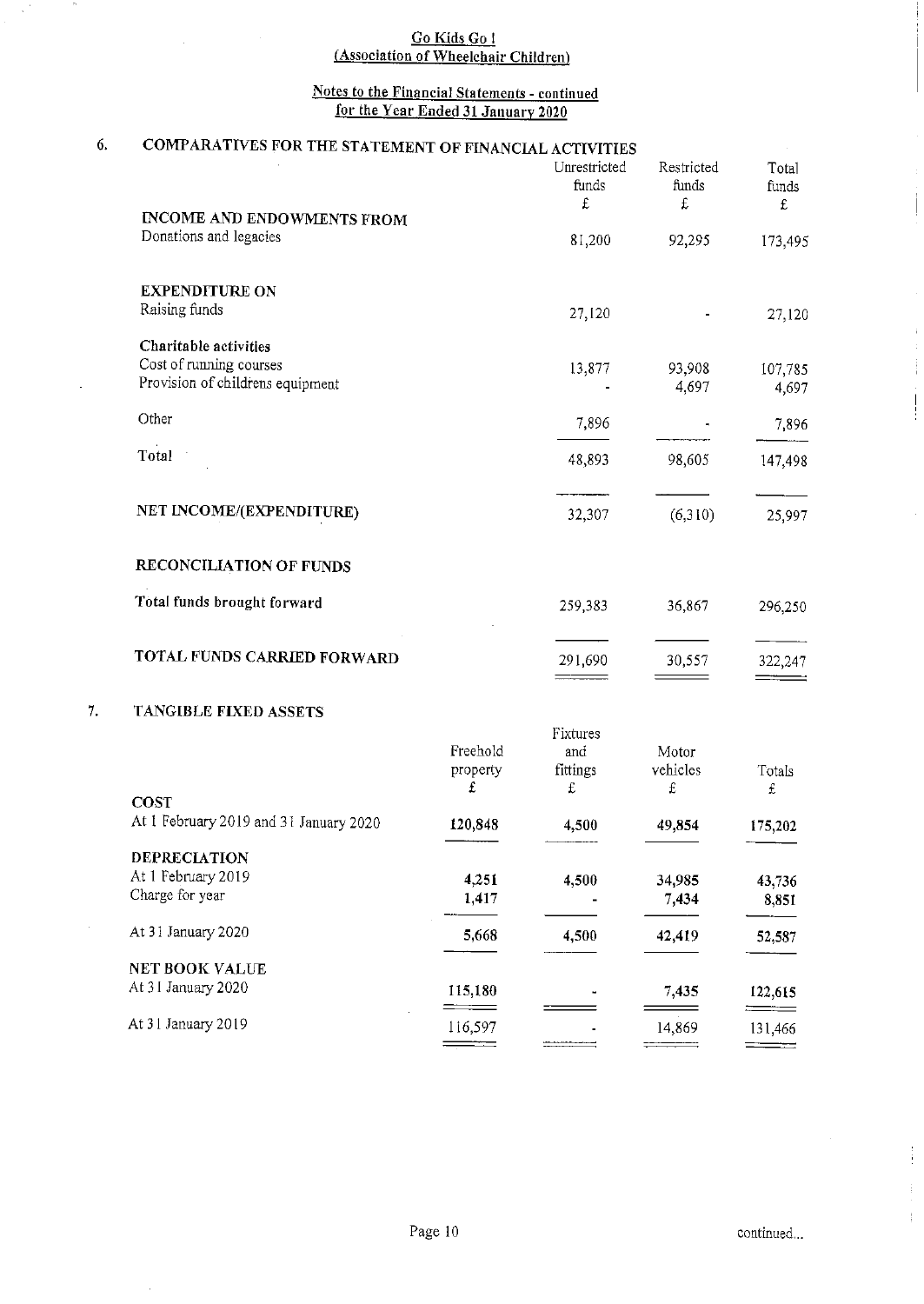# Notes to the Financial Statements - continued <u>for the Year Ended 31 January 2020</u>

#### 8. DEBTORS: AMOUNTS FALLING DUE WITHIN ONE YEAR

| -- |                                                       | 31.1.20 | 31.1.19      |
|----|-------------------------------------------------------|---------|--------------|
|    | Trade debtors                                         | 500     |              |
|    |                                                       |         |              |
| 9. | <b>CREDITORS: AMOUNTS FALLING DUE WITHIN ONE YEAR</b> | 31.1.20 | 31.1.19      |
|    | Accruals and deferred income                          | 1,198   | 1,198<br>___ |

# 10. MOVEMENT IN FUNDS

|           | Net      | Transfers |         |
|-----------|----------|-----------|---------|
|           | movement | between   | At      |
| At 1.2.19 | in funds | funds     | 31.1.20 |
| £         | £        | £         | £       |
|           |          |           |         |
| 241,690   | (7,510)  | (40,000)  | 194,180 |
| 40,000    |          | 35,000    | 75,000  |
| 10,000    |          |           | 10,000  |
|           |          | 5,000     | 5,000   |
| 291,690   | (7, 510) |           | 284,180 |
|           |          |           |         |
| 7,200     | 3,451    |           | 10,651  |
| 543       | 6,816    |           | 7,359   |
|           |          |           |         |
| 16,133    | (7, 434) |           | 8,699   |
| 4,681     | 146      |           | 4,827   |
| 2,000     | (2,000)  |           |         |
| 30,557    | 979      |           | 31,536  |
| 322,247   | (6,531)  |           | 315,716 |
|           |          |           |         |

 $\ddot{\phantom{a}}$ 

 $\hat{\mathcal{Z}}_k$ 

 $\bar{z}$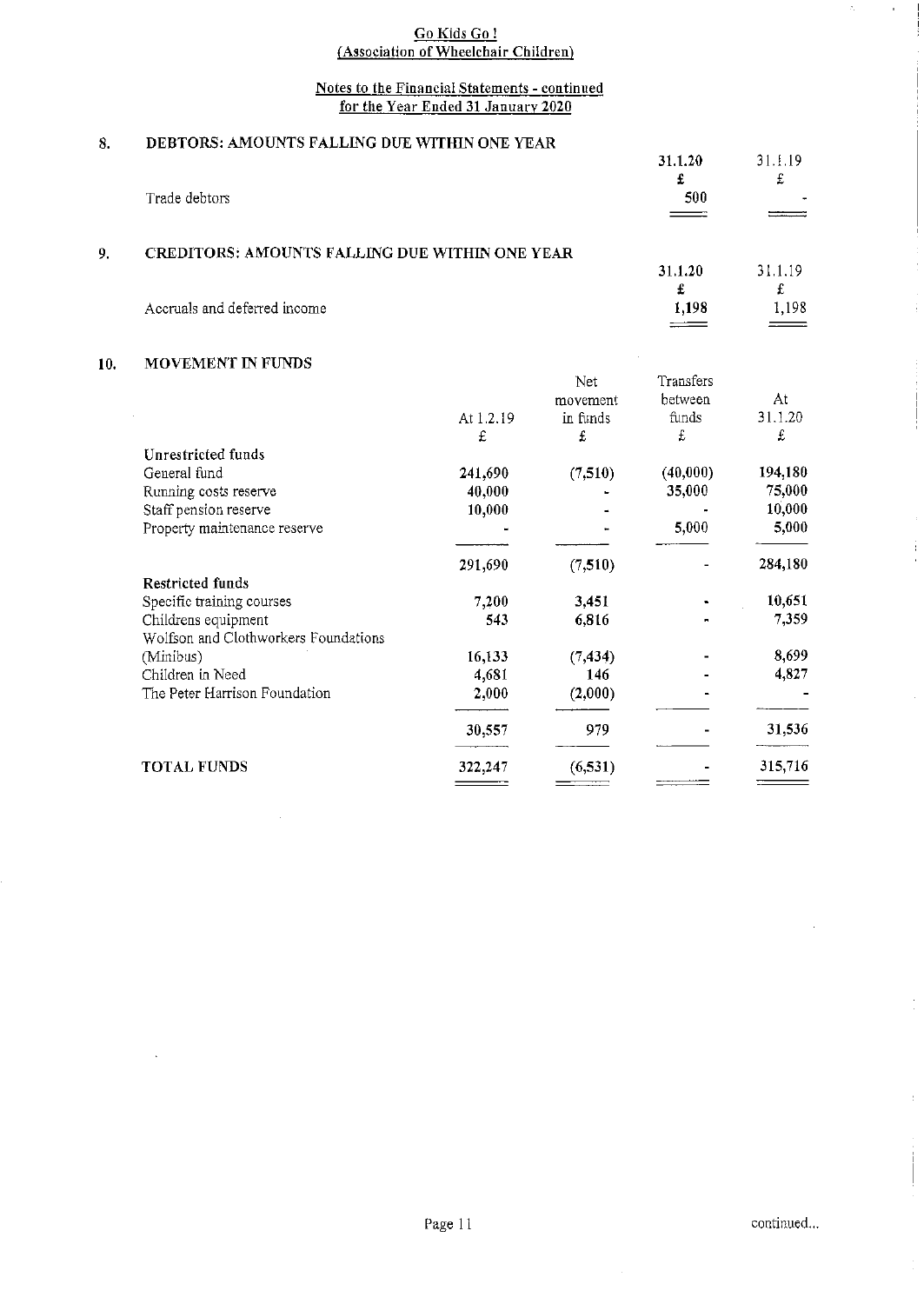#### Go Kids Go <sup>I</sup> <u>Association of Wheelchair Childre</u>

# Notes to the Financial Statements - continued <u>for the Year Ended 31 January 2020</u>

# 10. MOVEMENT IN FUNDS - continued

 $\mathbb{R}^3$ 

 $\hat{\mathcal{A}}$ 

Net movement in funds, included in the above are as follows:

|                                        | Incoming  | Resources  | Movement |
|----------------------------------------|-----------|------------|----------|
|                                        | resources | expended   | in funds |
|                                        | £         | £          | £        |
| Unrestricted funds                     |           |            |          |
| General fund                           | 51,149    | (58, 659)  | (7, 510) |
| Restricted funds                       |           |            |          |
| Specific training courses              | 57,978    | (54, 527)  | 3,451    |
| Childrens equipment                    | 8,400     | (1,584)    | 6,816    |
| Wolfson and Clothworkers Foundations   |           |            |          |
| (Minibus)                              |           | (7, 434)   | (7, 434) |
| Children in Need                       | 28,963    | (28, 817)  | 146      |
| The Brelms Trust                       | 3,000     | (3,000)    |          |
| The Peter Harrison Foundation          |           | (2,000)    | (2,000)  |
| The Big Lottery (Awards for All Wales) | 2,200     | (2,200)    |          |
|                                        | 100,541   | (99, 562)  | 979      |
| <b>TOTAL FUNDS</b>                     | 151,690   | (158, 221) | (6, 531) |
|                                        |           |            |          |

# Comparatives for movement in funds

|                                      |           | Net      |         |
|--------------------------------------|-----------|----------|---------|
|                                      |           | movement | At      |
|                                      | At 1.2.18 | in funds | 31.1.19 |
|                                      | £         | £        | £       |
| Unrestricted funds                   |           |          |         |
| General fund                         | 209,383   | 32,307   | 241,690 |
| Running costs reserve                | 40,000    |          | 40,000  |
| Staff pension reserve                | 10.000    |          | 10,000  |
|                                      | 259,383   | 32,307   | 291,690 |
| Restricted funds                     |           |          |         |
| Specific training courses            | 13,300    | (6,100)  | 7,200   |
| Childrens equipment                  |           | 543      | 543     |
| Wolfson and Clothworkers Foundations |           |          |         |
| (Minibus)                            | 23,567    | (7, 434) | 16,133  |
| Children in Need                     |           | 4,681    | 4,681   |
| The Peter Harrison Foundation        |           | 2,000    | 2,000   |
|                                      | 36,867    | (6,310)  | 30,557  |
| <b>TOTAL FUNDS</b>                   | 296,250   | 25,997   | 322,247 |
|                                      |           |          |         |

÷,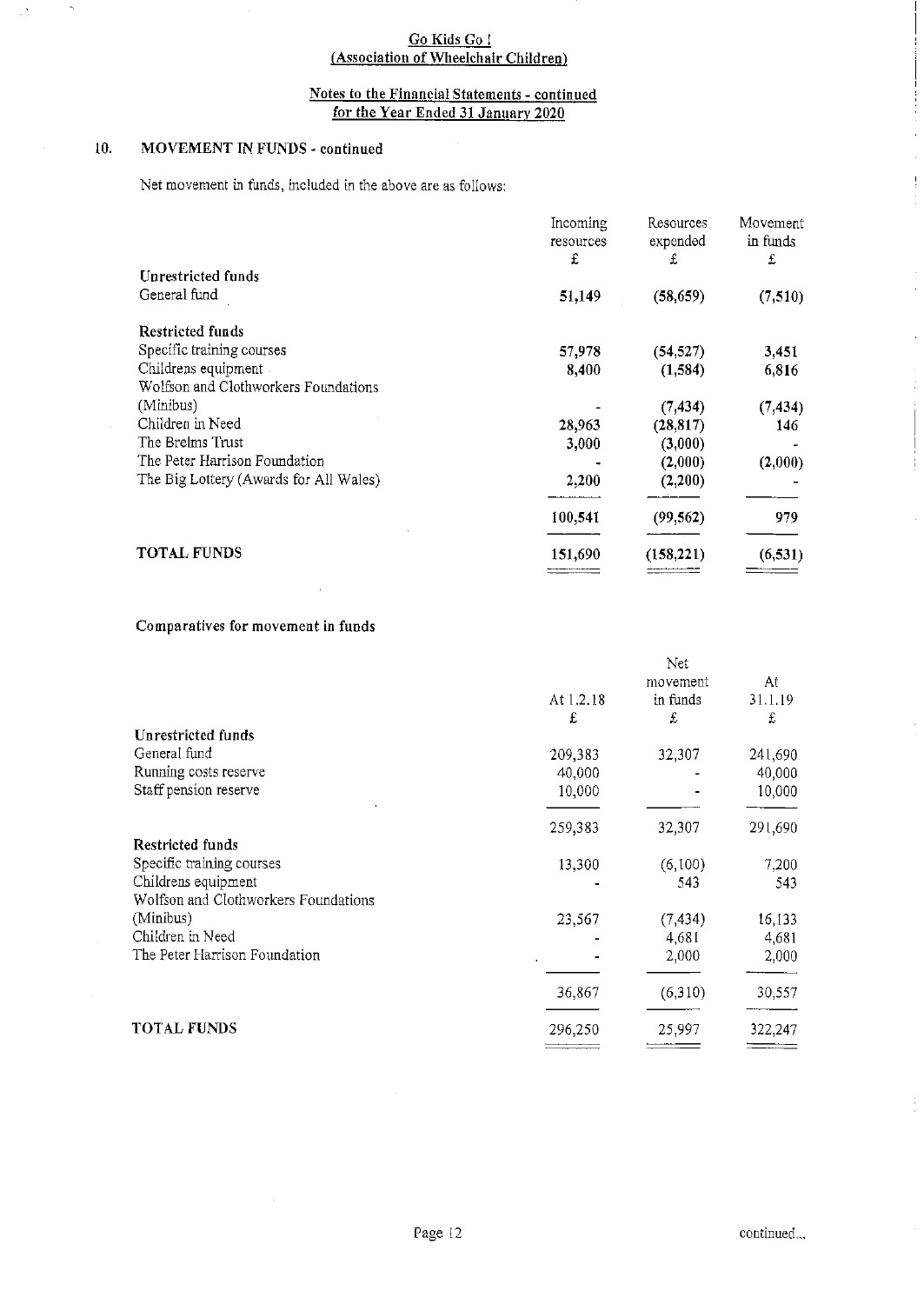#### Notes to the Financial Statements - continued <u>for the Year Ended 31 January 2020</u>

# 10, MOVEMENT IN FUNDS - continued '

Comparative net movement in funds, included in the above are as follows:

|                                           | Incoming<br>resources<br>£ | Resources<br>expended<br>£ | Movement<br>in funds<br>£ |
|-------------------------------------------|----------------------------|----------------------------|---------------------------|
| Unrestricted funds                        |                            |                            |                           |
| General fund                              | 81,200                     | (48, 893)                  | 32,307                    |
| Restricted funds                          |                            |                            |                           |
| Specific training courses                 | 41,967                     | (48,067)                   | (6,100)                   |
| Childrens equipment                       | 5,240                      | (4,697)                    | 543                       |
| Wolfson and Clothworkers Foundations      |                            |                            |                           |
| (Minibus)                                 |                            | (7, 434)                   | (7, 434)                  |
| Children in Need                          | 28,088                     | (23, 407)                  | 4,681                     |
| The Halifax Foundation for Northern       |                            |                            |                           |
| Ireland                                   | 2,000                      | (2,000)                    |                           |
| The Brelms Trust                          | 3,000                      | (3,000)                    |                           |
| The Peter Harrison Foundation             | 3,000                      | (1,000)                    | 2,000                     |
| The Big Lottery (Awards for All England)  | 5,000                      | (5,000)                    |                           |
| The Big Lottery (Awards for All Scotland) | 4,000                      | (4,000)                    |                           |
|                                           | 92,295                     | (98, 605)                  | (6,310)                   |
| <b>TOTAL FUNDS</b>                        | 173,495                    | (147, 498)                 | 25,997                    |

A current year 12 months and prior year 12 months combined position is as follows:

|                                      |           | Net       | Transfers |         |
|--------------------------------------|-----------|-----------|-----------|---------|
|                                      |           | movement  | between   | At      |
|                                      | At 1.2.18 | in funds  | funds     | 31.1.20 |
|                                      | £         | £         | £         | £       |
| Unrestricted funds                   |           |           |           |         |
| General fund                         | 209,383   | 24,797    | (40,000)  | 194,180 |
| Running costs reserve                | 40,000    |           | 35,000    | 75,000  |
| Staff pension reserve                | 10,000    |           |           | 10,000  |
| Property maintenance reserve         |           |           | 5,000     | 5,000   |
|                                      | 259,383   | 24,797    |           | 284,180 |
| Restricted funds                     |           |           |           |         |
| Specific training courses            | 13,300    | (2,649)   |           | 10,651  |
| Childrens equipment                  |           | 7,359     |           | 7,359   |
| Wolfson and Clothworkers Foundations |           |           |           |         |
| (Minibus)                            | 23,567    | (14, 868) |           | 8,699   |
| Children in Need                     |           | 4,827     |           | 4,827   |
|                                      | 36,867    | (5, 331)  |           | 31,536  |
| <b>TOTAL FUNDS</b>                   | 296,250   | 19,466    |           | 315,716 |
|                                      |           |           |           |         |

r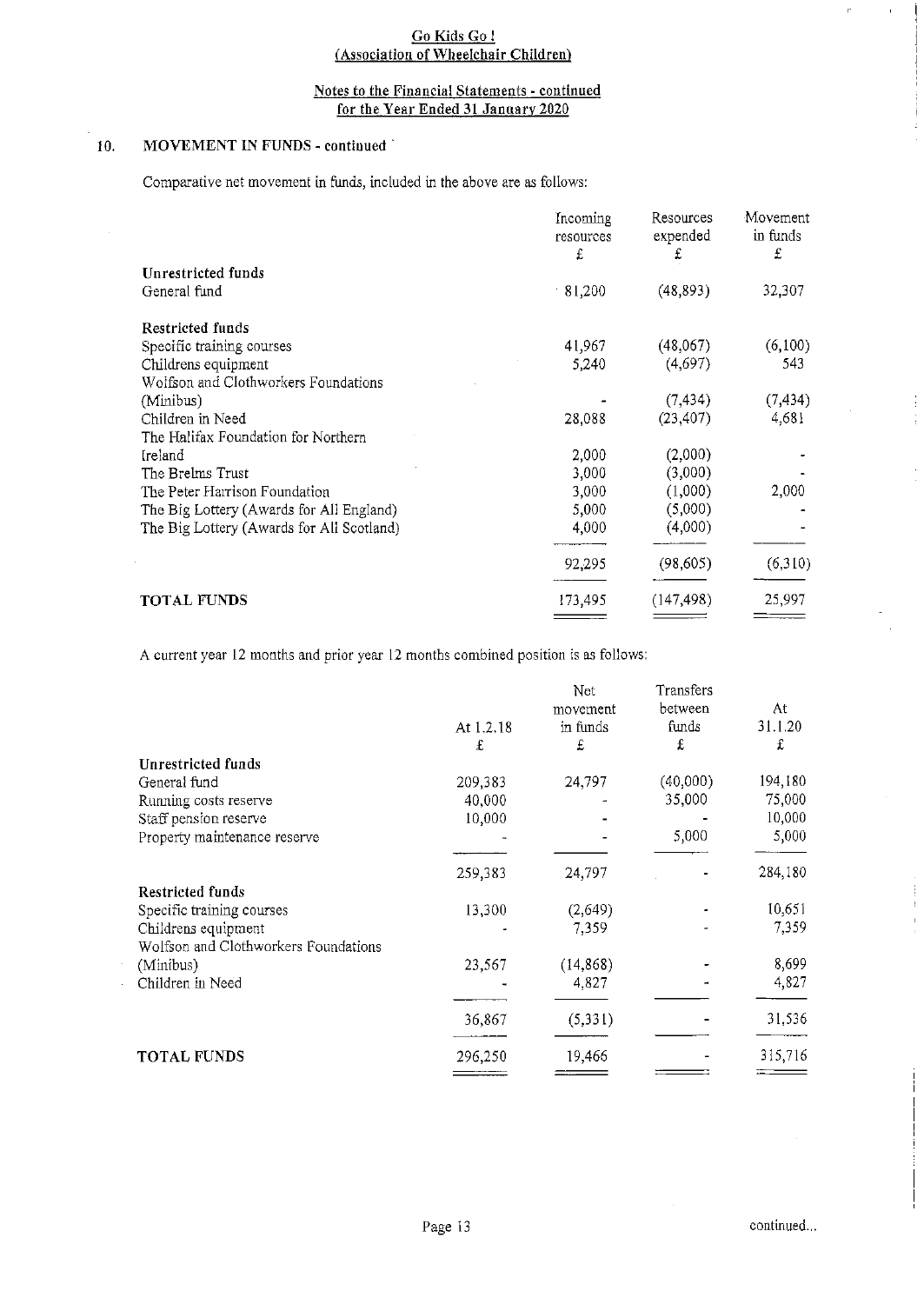#### Notes to the Financial Statements - continued for the Year Ended 31 January 2020

# 10. MOVEMENT IN FUNDS - continued

A current year 12 months and prior year 12 months combined net movement in funds, included in the above are as follows:

|                                           | Incoming<br>resources<br>£ | Resources<br>expended<br>£ | Movement<br>in funds<br>£ |
|-------------------------------------------|----------------------------|----------------------------|---------------------------|
| Unrestricted funds                        |                            |                            |                           |
| General fund                              | 132,349                    | (107, 552)                 | 24,797                    |
| Restricted funds                          |                            |                            |                           |
| Specific training courses                 | 99,945                     | (102, 594)                 | (2,649)                   |
| Childrens equipment                       | 13,640                     | (6, 281)                   | 7,359                     |
| Wolfson and Clothworkers Foundations      |                            |                            |                           |
| (Minibus)                                 |                            | (14, 868)                  | (14, 868)                 |
| Children in Need                          | 57,051                     | (52, 224)                  | 4,827                     |
| The Halifax Foundation for Northern       |                            |                            |                           |
| Ireland                                   | 2,000                      | (2,000)                    |                           |
| The Brelms Trust                          | 6,000                      | (6,000)                    |                           |
| The Peter Harrison Foundation             | 3,000                      | (3,000)                    |                           |
| The Big Lottery (Awards for All England)  | 5,000                      | (5,000)                    |                           |
| The Big Lottery (Awards for All Scotland) | 4,000                      | (4,000)                    |                           |
| The Big Lottery (Awards for All Wales)    | 2,200                      | (2,200)                    |                           |
|                                           |                            |                            |                           |
|                                           | 192,836                    | (198, 167)                 | (5,331)                   |
| TOTAL FUNDS                               | 325,185                    | (305, 719)                 | 19,466                    |
|                                           |                            |                            |                           |

In assessing free reserves, the freehold property of £115,180 (2019: £116,597) is excluded because it cannot quickly be realised. After deducting the value of the property there remain unrestricted funds of £169,000 (2019: £176,048)

Further funds of £90,000 (2019: £50,000) are held in designated funds. This leaves our free reserves at £79,000 (2019: 8126,048).

#### 11. EMPLOYEE BENEFIT OBLIGATIONS

The company operates a defined contribution scheme for members of staff. Contributions during the year amounted to £9,282 during the year (2019 £8,706). At the year end no contributions were outstanding

# 12. RELATED PARTY DISCLOSURES

There were no related party transactions for the year ended 31 January 2020.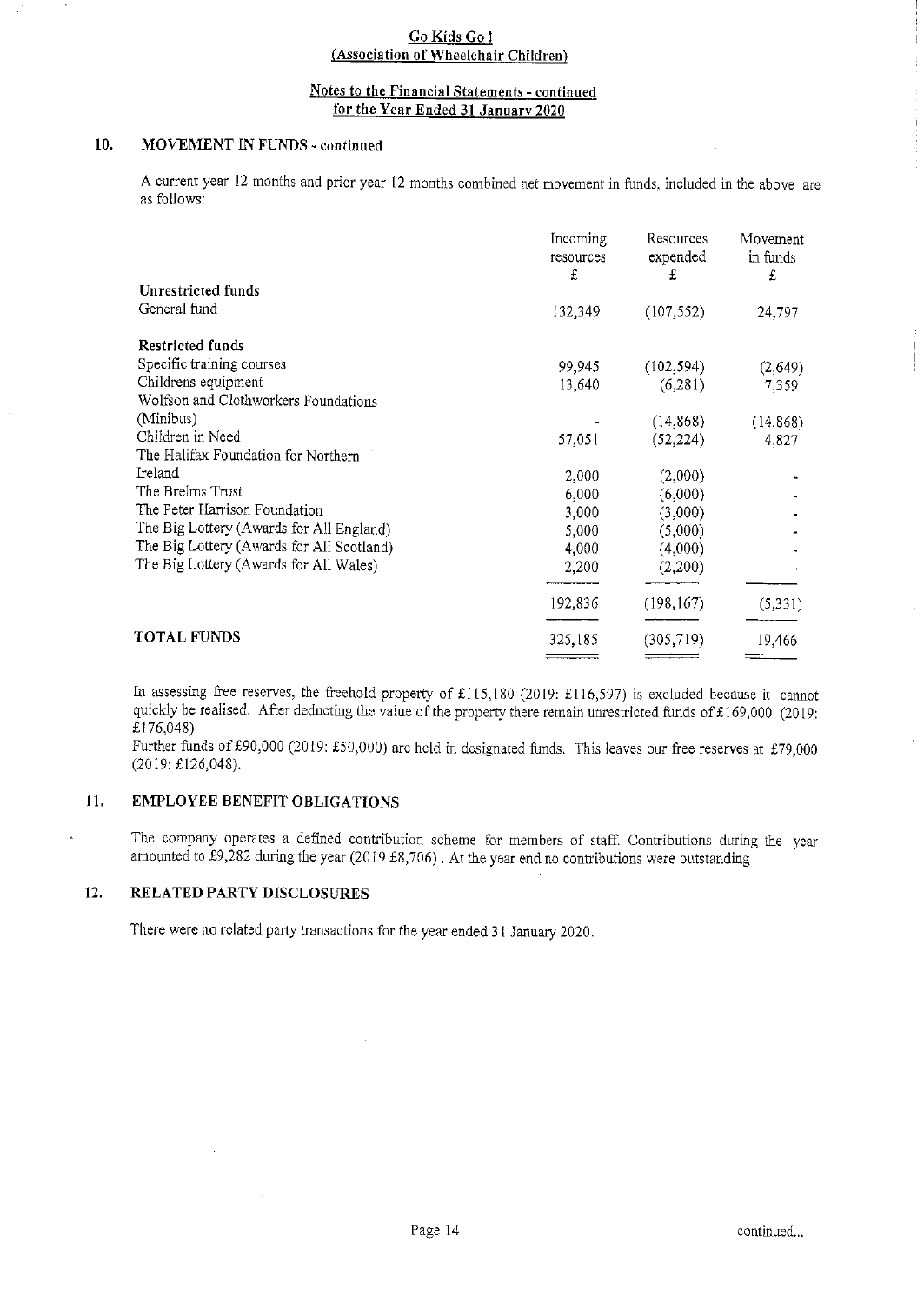$\epsilon_2$ 

## Notes to the Financial Statements - continued for the Year Ended 31 January 2020

# 13. LIMITED LIABILITY

Go Kids Go! (Association of Wheelchair Children) is <sup>a</sup> company limited by guarantee. The Memorandum and Articles of Association restrict the liability of members on winding up to £10. In case of winding up none of the accumulated funds are distributable to the members but shall be given, or transferred to, some other charitable institutions having similar objects.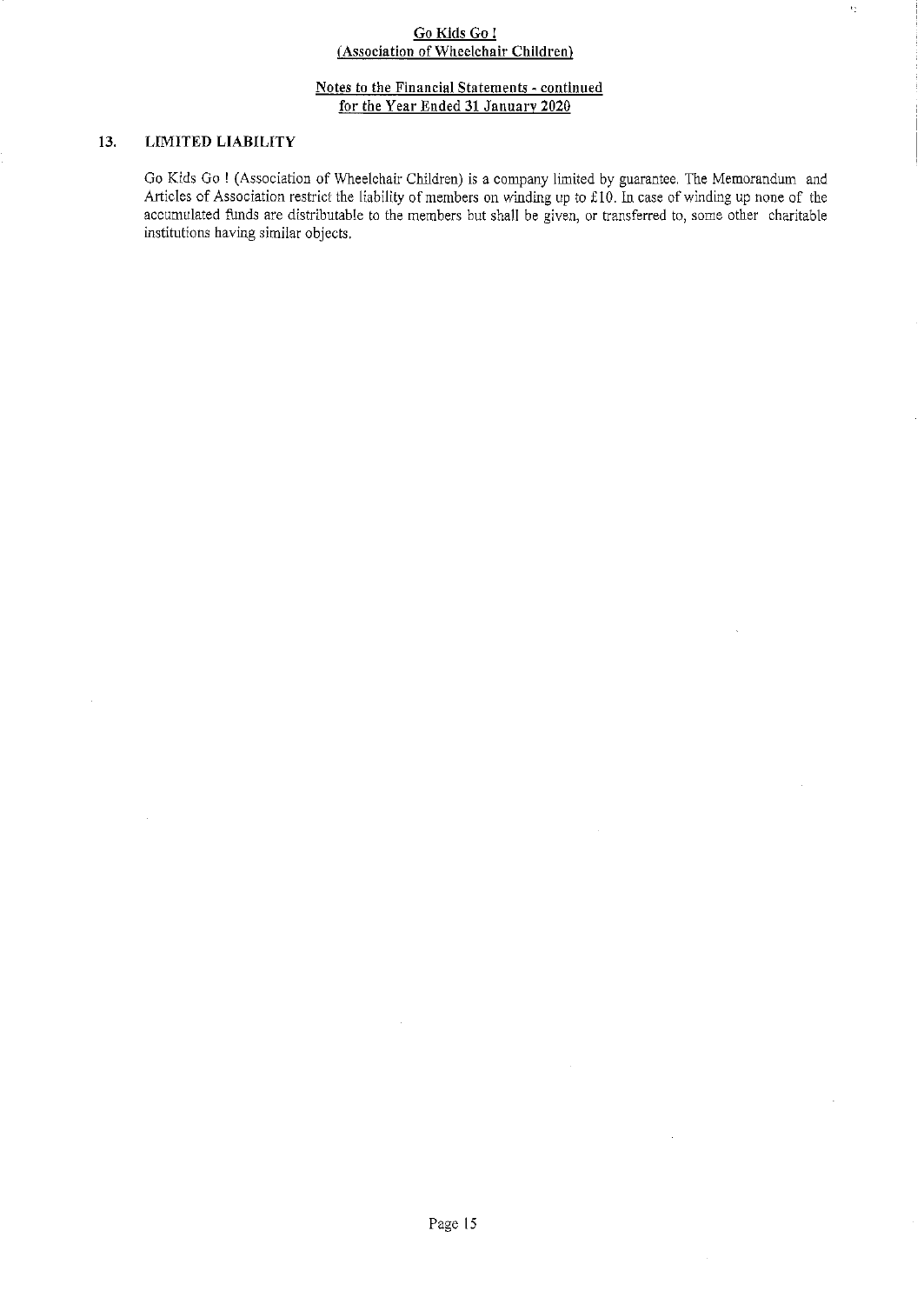#### <u>Go Kids Go l</u> <u>Association of Wheelchair Childre</u>

# <u>Detailed Statement of Financial Activitie</u> <u>for the Year Ended 31 January 2020</u>

÷,

ý

 $\frac{1}{4}$ 

# INCOME AND ENDOWMENTS

| Donations and legacies   |         |                |
|--------------------------|---------|----------------|
| Gifts                    |         | $\overline{4}$ |
| Donations                | 151,042 | 173,491        |
|                          | 151,042 | 173,495        |
| Investment income        |         |                |
| Deposit account interest | 648     | $\mathbf{r}$   |
| Total incoming resources | 151,690 | 173,495        |
|                          |         |                |

# **EXPENDITURE**

| Raising donations and legacies |         |         |
|--------------------------------|---------|---------|
| Wages                          | 19.507  | 22,320  |
| Social security                | 1,533   | 1,476   |
| Pensions                       | 2,263   | 2,185   |
| Sundry fundraising costs       | 1,140   | 1,139   |
|                                | 24.443  | 27,120  |
| Charitable activities          |         |         |
| Wages                          | 80,972  | 66,219  |
| Social security                | 5,517   | 5,274   |
| Pensions                       | 7,019   | 6,522   |
| Utility costs                  | 1,781   | 1,767   |
| Telephone                      | 1,261   | 1,189   |
| Postage and stationery         | 669     | 307     |
| Wheelchairs & accessories      | 1.584   | 4,878   |
| Direct course expenses         | 12,680  | 11,435  |
| Other costs                    | 186     | 809     |
| Minibus & travel costs         | 4.742   | 5,231   |
| Freehold property depreciation | 1,417   | 1,417   |
| Motor vehicle depreciation     | 7,434   | 7,434   |
|                                | 125,262 | 112,482 |

# Support costs

| Governance costs |       |       |
|------------------|-------|-------|
| Wages            | 4.000 | 4.000 |
| Social security  | 400   | 400   |
| Repairs          | 884   | 710   |
| Insurance        | 574   | 520   |
| Sundries         | 856   | 429   |
| Carried forward  | 6.714 | 6.059 |

This page does not form part of the statutory financial statements